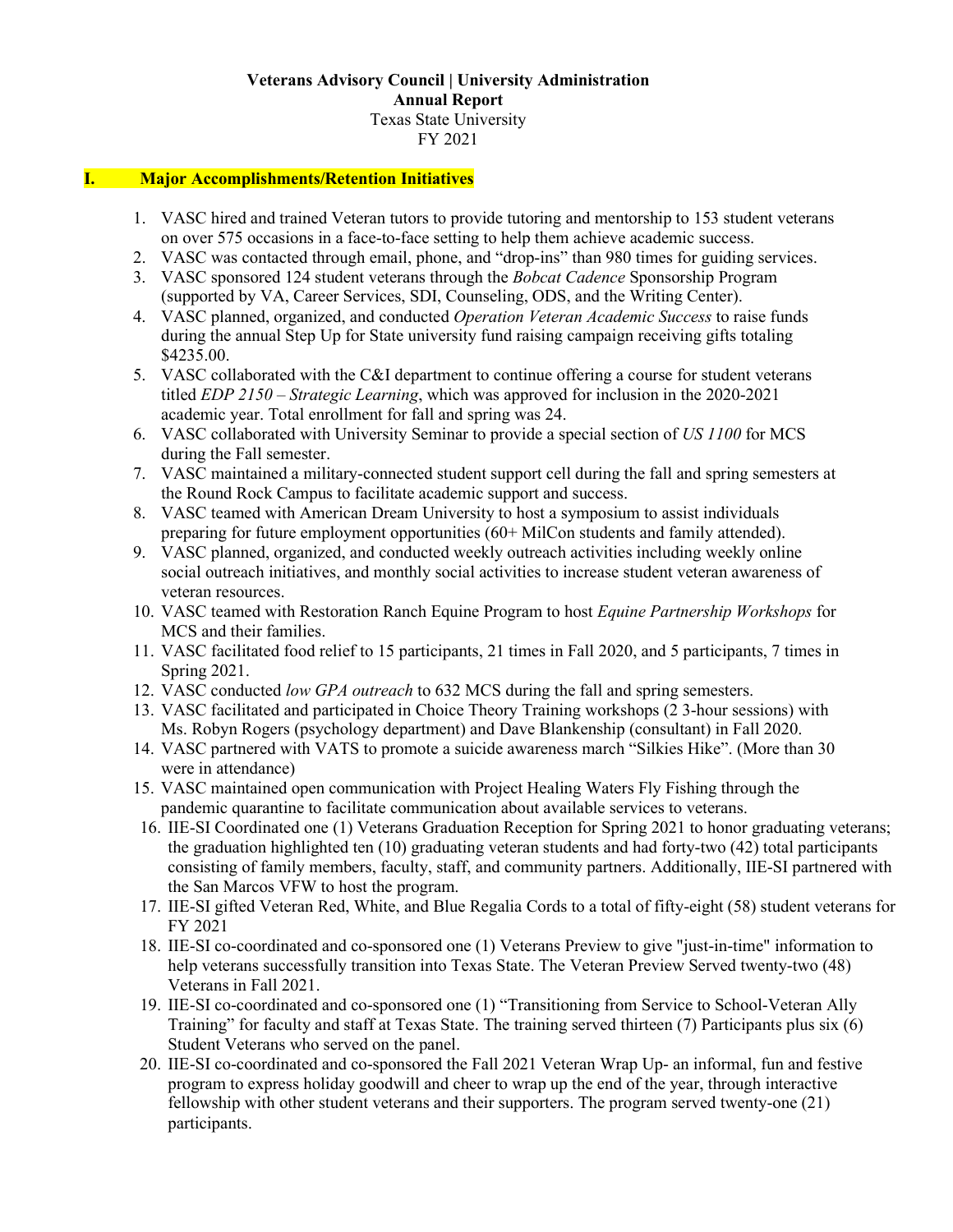- 21. IIE-SI co-coordinated and facilitated an ad hoc task force to support improvement projects with VetsWhatsNext Corporation in their mobile application. The ad hoc task force was comprised of thirteen (13) faculty, staff, community partners, VWN and TXST student Veterans. Over the span of the project the task force met fourteen (14) times.
- 22. IIE-SI and Trio continue to work on Veterans Upward Bound Grant to assist with Veteran Support Services prior to enrollment in Higher Ed.
- 23. IIE-SI co-coordinated and facilitated efforts with Chartwell in bringing Meal For Vets on campus to partner with TXST and provide a daily stipend for Veterans combating food insecurity. The program grants qualifying TXST Veterans an \$8 stipend to be used at TXST dining facilities.
- 24. The VATS Lounge served (169) student veterans for FY 2021.
- 25. VATS hosted a 22-A-Day Push Up Challenge with Campus Rec to bring Awareness to Veteran Suicide and promote suicide prevention. There was a total of twenty-nine (29) participants.
- 26. VATS collaborated with VASC to bring in speakers from American Dream U, VetsWhatsNext and Rice University to speak about transition, integration, and resilience to TXST Student Veterans. The program served thirty-three (33) participants.
- 27. VATS hosted and coordinated a "Silkies Hike", A mental health demonstration at TXST to promote comradery among the Veterans on campus in an effort to prevent Veteran Suicide. The program served twenty-seven (27) participants.
- 28. VATS Executive Board in honor of SPC Vanessa Guillen had U.S. Flag flown over U.S. Capitol and presented the flag to her family with a signed shirt by TXST Veterans and supporters for her Birthday Memorial. The video reached (3,948) viewers.
- 29. VATS held an Annual Paint Ball tournament to build Veteran Cohesion with TXST Student Veterans. The event served twenty-seven (27) student veterans.
- 30. VATS awarded nine (9) Above & Beyond Awards for FY2021
- 31. VATS assisted Elections Task Force and got campus community registered to vote.
- 32. VATS assisted City of Seguin with mass distribution of food in covid-19 relief efforts.
- 33. IIE-SI and VATS FY2021 programs and initiatives served approximately (4,497) student veterans, military connected dependents, faculty, staff, and supporters.
- 34. The Office of Disability Services (ODS) supported the SLAC/VASC (Student Learning Assistance Center/Veterans Academic Success Center) booth during New Student Orientation (NEO) and provided information regarding services ODS provides to Texas State's Military-Connected (MILCON) Students.
- 35. ODS created Operation H.U.G.S. (Helping Underrepresented Groups) to reach out to MILCON students to help them achieve academic success and to address disparities in numbers of H.U.G.S currently registered with ODS.
- 36. ODS conducted training to 15 SLAC staff members, providing them with information on laws, rules, and guidance on ODS and on etiquette and protocol when working with students with disabilities.
- 37. The Office of Disability Services (ODS) staffed a booth during the VATS (Veterans Alliance of Texas State) Silkies March.
- 38. ODS served as a stop on the *Bobcat Cadence* Sponsorship Program.
- 39. ODS consistently supported MILCON initiatives sponsored by VAC, VATS, VASC, SLAC, the Institutional Inclusive Excellence.
- 40. ODS participated in the Ve*terans Commencement Ceremony*
- 41. The Graduate College Reports:
	- a. Total military-connected graduate students throughout Fall 2020-Spring 2021 (unique students): 375
	- b. Total amount of events offered (small and large) open for graduate students (Fall 2020-Spring 2021): 34
	- c. Total amount of military-connected graduate student participation in events (Shop Talks, International Research Conference, etc.): 33
		- i. Amount of participation in Shop Talks: 24
		- ii. Amount of participation in the International Research Conference: 1
		- iii. Amount of participation in the Graduate Student Appreciation Week: 8
- 42. Dr. Selber| School of Social Work |Veteran Initiatives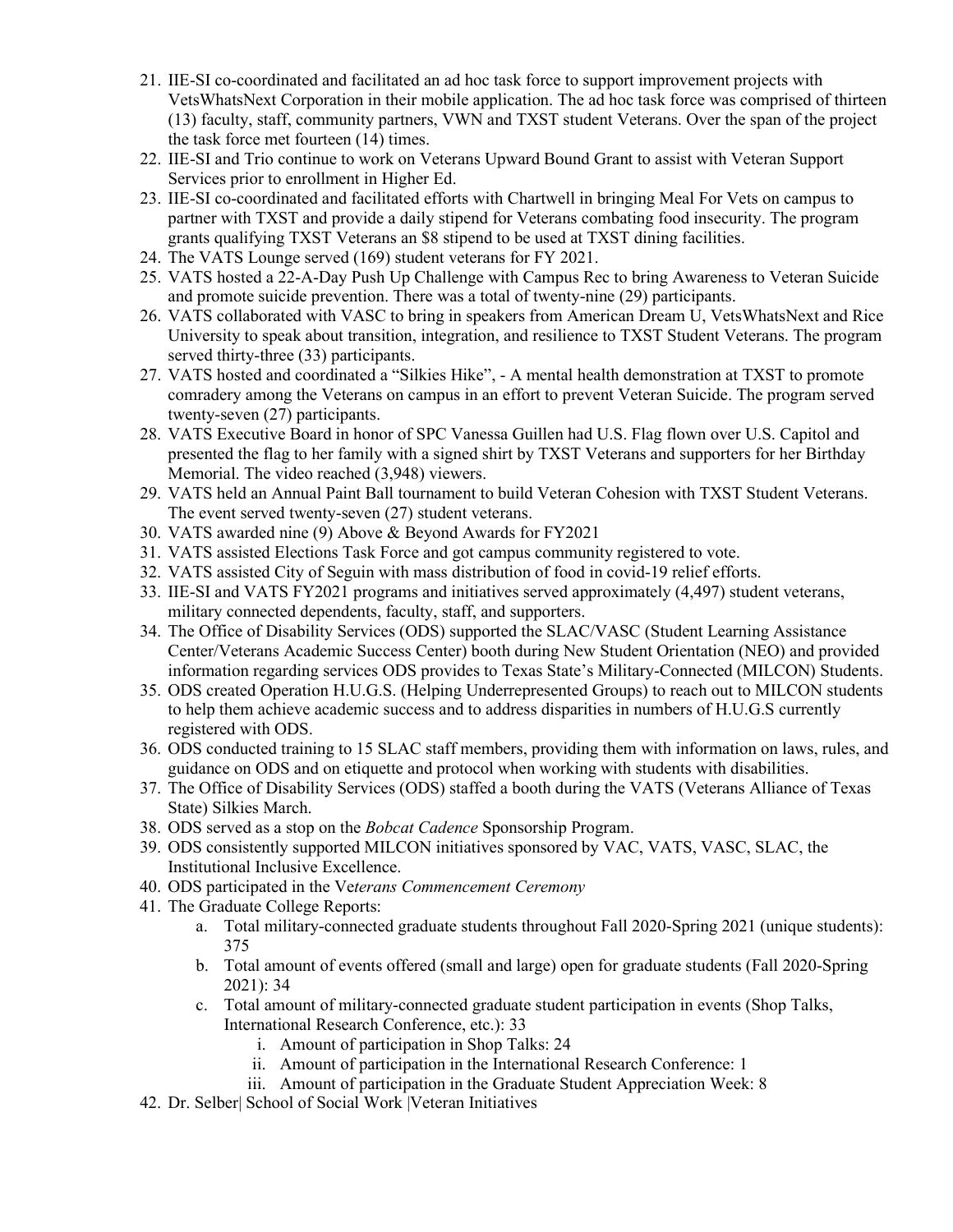- a. Reviewed and revised online student veteran needs assessment drafts and submitted to IRB for approval, approved March 2021.
	- i. Planning for needs assessment roll out fall 2021- ongoing.
- b. Veteran internships--Revised social work veteran internship program with School of Social Work Director and Field Education Director
- c. Justice involved veterans--Assisted in creation of collaboration with social work and criminal justice to target mental health issues including for justice involved veterans.
- d. Co-Sponsored campus guest speaker. The Shawn Livingston Event, 100 Miles to Redemption substance abuse and justice involved veterans, March 2021.
- e. Assisted with End of year event for veterans and families (face-to-face)
- f. Continued involvement with Task Forces and Community Collaborations
	- i. City of Austin Mayors Veterans Advisory Group—Employment and Engagement/Mental Health subgroups
	- ii. Veteran homelessness in response to covid evictions- City of San Marcos Homeless Network association regarding veteran homelessness
	- iii. University of Texas Institute for Military and Veteran Family Wellness Collaboration on focus group on suicide prevention
- g. Continued work and support for Grants/Contracts/MOUS
	- i. MOU-- Program development for securing Veterans Administration VITAL employee for outreach and veteran resources – spring, summer 2021, ongoing.
	- ii. MOU Program development for securing Samaritan Counseling Center Hope for Heroes program for a repositioned staff member to assist veterans- spring, summer 202.
- 43. Admissions Sub-Committee:
	- a. Continued to build on the prior year spreadsheet capturing all incoming military-connected students and pertinent information.
	- b. Continued to discuss the best practices for communicating content to all admitted students before start of semester.
	- c. Continued efforts in building relationships with admitted students and establishing a more personalized contact for those students who were incomplete or denied in the admissions process.
	- d. Continued as a collaborative effort to distribute "Road Map to Success" to incoming students.

### **II. Progress of VAC Goals**

- a. Progress of VAC Goals
- b. Progress of VAC Strategies

### **III. Assessments**

### **Assessment**: Veteran Academic Success Center **Administered**: Fall 2020/Spring 2021

The formal survey target was not met in either Fall 2020 or Spring 2021 due to lack of completed responses. For Fall 2020, a total of 7 students responded to surveys. 66.67% were "Extremely Satisfied," and 33.33% indicated that they were "Moderately Satisfied" with their overall experience. 100% believe they are performing better on Homework, Papers, and Exams. For Spring 2021, 2 students responded to surveys. 50% indicated that they were, "neither satisfied nor dissatisfied," and 50% noted that they were "moderately dissatisfied" with their overall experience with VASC. 100% believe they are performing better on Homework, Papers, and Exams. We believe the low response rate correlates to increased digital communication and additional surveys from the university, various departments, and courses.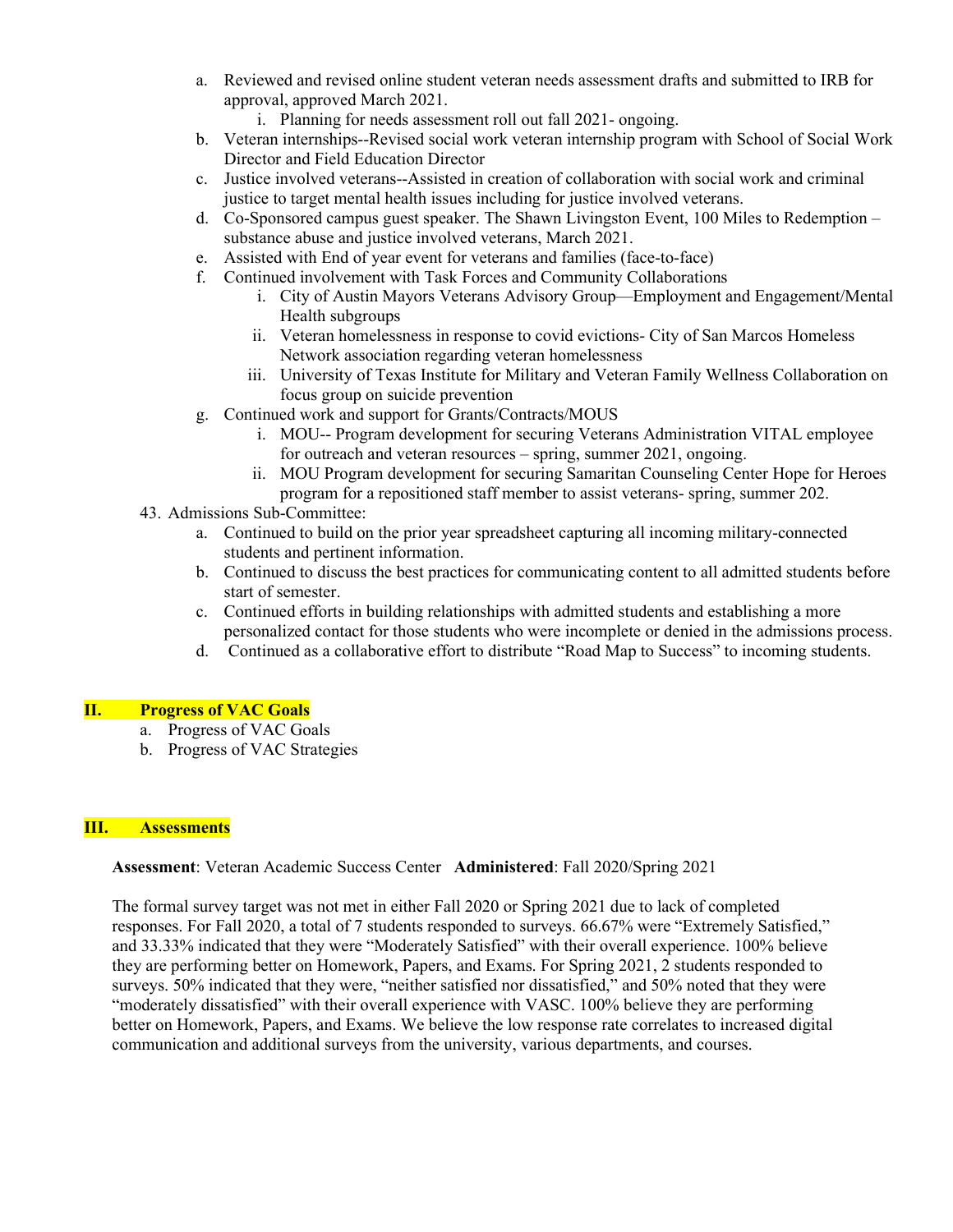### **Findings Improvements**:

Military-connected students experience enhanced awareness of and access to SLAC academic support services through new virtual and existing face-to-face Veteran Academic Success Center (VASC) programs. Data collection in accordance with last year's action plan indicate that the VASC program targets of 100 clients with 150 visits during each long semester for a total of 200 clients and 300 visits were surpassed and satisfaction rates at or above the 80% target were generally met. Result 1 targets for participation in the Veteran Academic Success Center (VASC) program were met in Fall 2020 (201 clients accumulated 417 visits) and in Spring 2021 (202 clients accumulated 563 visits). The twosemester total was 403 clients visiting 980 times. Result 2 targets for the Veteran Academic Success Center (VASC) program satisfaction were met according to feedback obtained during telephone and inperson conversations, virtual chats, and on tutoring surveys collected in the SLAC Lab. Result 2 targets for the Veteran Academic Success Center (VASC) program satisfaction as indicated by formal surveys was not met in either Fall 2020 or Spring 2021 due to lack of completed responses (9 total responses).

The new SLAC Assistant Director / Coordinator of VASC successfully reorganized and redirected the VASC team of guides and tutors, resulting in tremendous growth in the number of military-connected students served through a variety of virtual and in-person means.

# **IV. Special Recognitions for Team/Department/or Staff**

- 1. Raquel Acosta Above and Beyond Award, Outstanding service to SLAC Award
- 2. Mary Anderson Outstanding Service to Veterans Award
- 3. Cameron Crosby Above and Beyond Award, SLACer of the Year Award
- 4. David Beadle Above and Beyond Award
- 1. Dr. Katherine Selber, U.S. Embassy Kabul Afghanistan. Recognition for Veterans Supportive Work. December 2020.
- 2. Dr. Katherine Selber, Texas State University- Recognized as Alpha Chi Honor Society Favorite Professor- Fall 2020.
- 3. Dr. Katherine Selber, Texas State University- School of Social Work Teaching Award for Spring 2020.

# **VATS Above & Beyond Award Recipients- Spring:**

- 1. Stephanie Brown VATS Above & Beyond Award (Staff)
- 2. David Beadle VATS Above & Beyond Award (Faculty)
- 3. Cameron Crosby VATS Above & Beyond Award (Student)
- 4. Raquel Acosta VATS Above & Beyond Award (Student)
- 5. Chartwells- VATS Above & Beyond Award (Veteran Friendly Office)

# **VATS Above & Beyond Award Recipients - Fall:**

- 1. Jaime Rodriguez VATS Above & Beyond Award (Staff)
- 2. Dr. Todd Sherron VATS Above & Beyond Award (Faculty)
- 3. Jared Moore VATS Above & Beyond Award (Student)
- 4. Army ROTC- VATS Above & Beyond Award (Veteran Friendly Office)

# **A. Major Objectives for next year (2021-2022)**

### **Student Learning Academic Center/Veteran Academic Success Center**

The SLAC Assistant Director / Coordinator of VASC, a U.S. Army veteran, will use his extensive background in marketing and communication to work with the Veterans Affairs, Admissions, and Student Diversity and Inclusion offices to create and revise videos, websites, New Student Orientation programs, etc. to expand military-connected students' awareness of existing services and create new services when